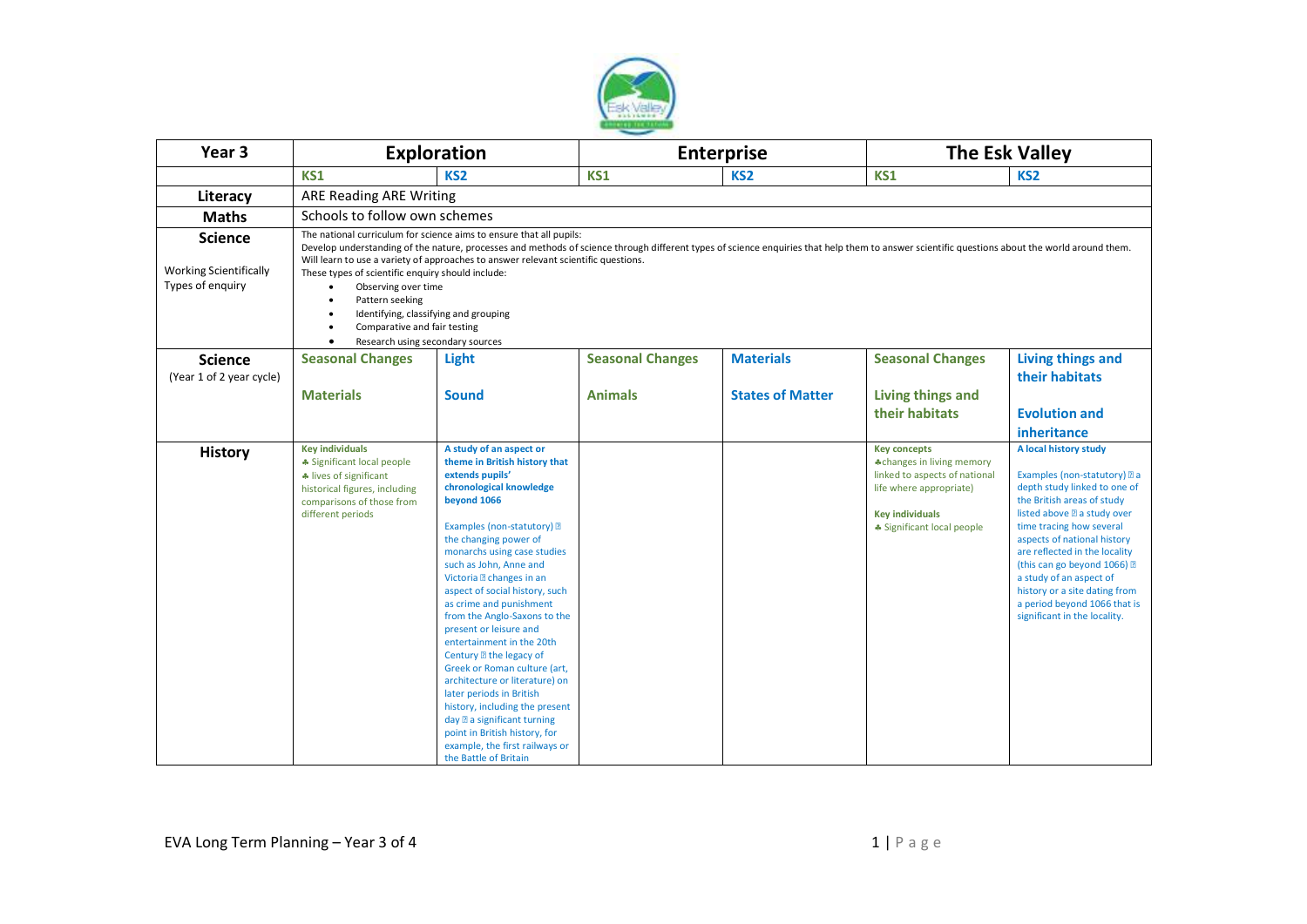

| Geography                | Name and locate the world's                                                                     | Understand geographical                                                                 | Name and locate the four                     |                                                                                         | Understand geographical                                                                    | Name and locate counties                                 |
|--------------------------|-------------------------------------------------------------------------------------------------|-----------------------------------------------------------------------------------------|----------------------------------------------|-----------------------------------------------------------------------------------------|--------------------------------------------------------------------------------------------|----------------------------------------------------------|
|                          | seven continents and five                                                                       | similarities and differences                                                            | countries and capital cities of              |                                                                                         | similarities and differences                                                               | and cities of the United                                 |
|                          | oceans                                                                                          | through the study of human                                                              | the United Kingdom using                     |                                                                                         | through studying the human                                                                 | Kingdom, geographical                                    |
|                          | Compare local area to a non-                                                                    | and physical geography of a                                                             | atlases and globes.                          |                                                                                         | and physical geography of a                                                                | regions and their identifying                            |
|                          | European country                                                                                | region of the United                                                                    | Use basic geographical                       |                                                                                         | small area of the United                                                                   | human and physical                                       |
|                          | Use basic geographical                                                                          | <b>Kingdom (Not local)</b>                                                              | vocabulary to refer to:                      |                                                                                         | Kingdom, and of a small area                                                               | characteristics, key                                     |
|                          | vocabulary to refer to local                                                                    |                                                                                         | key human features,                          |                                                                                         | in a contrasting non-                                                                      | topographical features                                   |
|                          | and familiar features                                                                           | Describe and understand key                                                             | including: city, town, village,              |                                                                                         | European country                                                                           | (including hills, mountains,                             |
|                          | Use basic geographical                                                                          | aspects of:                                                                             | factory, farm, house, office,                |                                                                                         |                                                                                            | coasts and rivers), and land-                            |
|                          | vocabulary to refer to:<br>key physical features,                                               | <b>Depaysical geography,</b><br>including: climate zones,                               | port, harbour and shop                       |                                                                                         | Geographical skills and<br>fieldwork.                                                      | use patterns; and<br>understand how some of              |
|                          | including: beach, cliff, coast,                                                                 | biomes and vegetation belts,                                                            | Identify seasonal and daily                  |                                                                                         | Identify seasonal and daily                                                                | these aspects have changed                               |
|                          | forest, hill, mountain, sea,                                                                    | rivers, mountains, volcanoes                                                            | weather patterns in the                      |                                                                                         | weather patterns in the                                                                    | over time                                                |
|                          | ocean, river, soil, valley,                                                                     | and earthquakes, and the                                                                | United Kingdom and the                       |                                                                                         | United Kingdom and the                                                                     |                                                          |
|                          | vegetation, season and                                                                          | water cycle                                                                             | location of hot and cold areas               |                                                                                         | location of hot and cold                                                                   |                                                          |
|                          | weather                                                                                         | <b>Z</b> human geography,                                                               | of the world in relation to the              |                                                                                         | areas of the world in relation                                                             |                                                          |
|                          |                                                                                                 | including: types of                                                                     | Equator and the North and                    |                                                                                         | to the Equator and the North                                                               |                                                          |
|                          |                                                                                                 | settlement and land use,                                                                | South Poles                                  |                                                                                         | and South Poles                                                                            |                                                          |
|                          |                                                                                                 | economic activity including                                                             |                                              |                                                                                         |                                                                                            |                                                          |
|                          |                                                                                                 | trade links, and the                                                                    |                                              |                                                                                         |                                                                                            |                                                          |
|                          |                                                                                                 | distribution of natural                                                                 |                                              |                                                                                         |                                                                                            |                                                          |
|                          |                                                                                                 | resources including energy,                                                             |                                              |                                                                                         |                                                                                            |                                                          |
|                          |                                                                                                 | food, minerals and water                                                                |                                              |                                                                                         |                                                                                            |                                                          |
| Geographical             | KS1                                                                                             |                                                                                         |                                              | KS <sub>2</sub>                                                                         |                                                                                            |                                                          |
|                          |                                                                                                 |                                                                                         |                                              | Use fieldwork to observe, measure and record                                            |                                                                                            |                                                          |
| skills and               | Use world maps, atlases and globes to identify the United Kingdom and its countries, as well as |                                                                                         |                                              | Use fieldwork to record and explain areas                                               |                                                                                            |                                                          |
| fieldwork                | the countries, continents and oceans studied at this key stage                                  |                                                                                         |                                              | Use 8 points of compass, symbols and keys                                               |                                                                                            |                                                          |
|                          | Use simple compass directions (North, South, East and West) and locational and directional      |                                                                                         |                                              | Used 4 and 6 figure grid references on OS maps                                          |                                                                                            |                                                          |
| Skills to be taught over | language [for example, near and far; left and right], to describe the location of features and  |                                                                                         |                                              | Use maps, atlases, globes and digital/computer mapping to locate countries and describe |                                                                                            |                                                          |
| course of key stage      | routes on a map                                                                                 |                                                                                         |                                              | features studied                                                                        |                                                                                            |                                                          |
|                          |                                                                                                 | Use aerial photographs and plan perspectives to recognise landmarks and basic human and |                                              |                                                                                         | Use the eight points of a compass, four and six-figure grid references, symbols and key    |                                                          |
|                          |                                                                                                 | physical features; devise a simple map; and use and construct basic symbols in a key    |                                              |                                                                                         | (including the use of Ordnance Survey maps) to build their knowledge of the United Kingdom |                                                          |
|                          | Use simple fieldwork and observational skills to study the geography of their school and its    |                                                                                         | and the wider world.                         |                                                                                         |                                                                                            |                                                          |
|                          |                                                                                                 | grounds and the key human and physical features of its surrounding environment.         |                                              |                                                                                         |                                                                                            |                                                          |
| DT                       | KS1                                                                                             |                                                                                         |                                              | KS <sub>2</sub>                                                                         |                                                                                            |                                                          |
| Skills to be taught over | Design purposeful, functional and appealing products                                            |                                                                                         |                                              | Use research and criteria to develop products which are fit for purpose                 |                                                                                            |                                                          |
|                          | Generate, model and communicate ideas                                                           |                                                                                         |                                              | Use annotated sketches and prototypes to explain ideas                                  |                                                                                            |                                                          |
| course of key stage      | Use a range of tools and materials to complete practical tasks                                  |                                                                                         |                                              | Evaluate existing products and improve own work                                         |                                                                                            |                                                          |
|                          | Evaluate existing products and own ideas                                                        |                                                                                         |                                              |                                                                                         |                                                                                            |                                                          |
| <b>DT</b>                | Build structures, exploring<br>how they can be made                                             | Use mechanical and<br>electrical systems in own                                         | Use the basic principles of a                | Understand and apply the<br>principles of a healthy and                                 | <b>Build and improve structures</b><br>and mechanisms                                      | <b>Understand and use</b><br>mechanical systems in their |
|                          | stronger, stiffer and more                                                                      | products, including                                                                     | healthy and varied diet to<br>prepare dishes | varied diet                                                                             |                                                                                            | products [for example, gears,                            |
|                          | stable                                                                                          | programming.                                                                            | Understand where food                        | Prepare and cook a variety of                                                           |                                                                                            | pulleys, cams, levers and                                |
|                          |                                                                                                 |                                                                                         | comes from.                                  | predominantly savoury                                                                   |                                                                                            | linkages]                                                |
|                          |                                                                                                 |                                                                                         |                                              | dishes using a range of                                                                 |                                                                                            |                                                          |
|                          |                                                                                                 |                                                                                         |                                              | cooking techniques                                                                      |                                                                                            |                                                          |
|                          |                                                                                                 |                                                                                         |                                              | Understand seasonality, and                                                             |                                                                                            |                                                          |
|                          |                                                                                                 |                                                                                         |                                              | know where and how a                                                                    |                                                                                            |                                                          |
|                          |                                                                                                 |                                                                                         |                                              | variety of ingredients are                                                              |                                                                                            |                                                          |
|                          |                                                                                                 |                                                                                         |                                              | grown, reared, caught and                                                               |                                                                                            |                                                          |
|                          |                                                                                                 |                                                                                         |                                              | processed.                                                                              |                                                                                            |                                                          |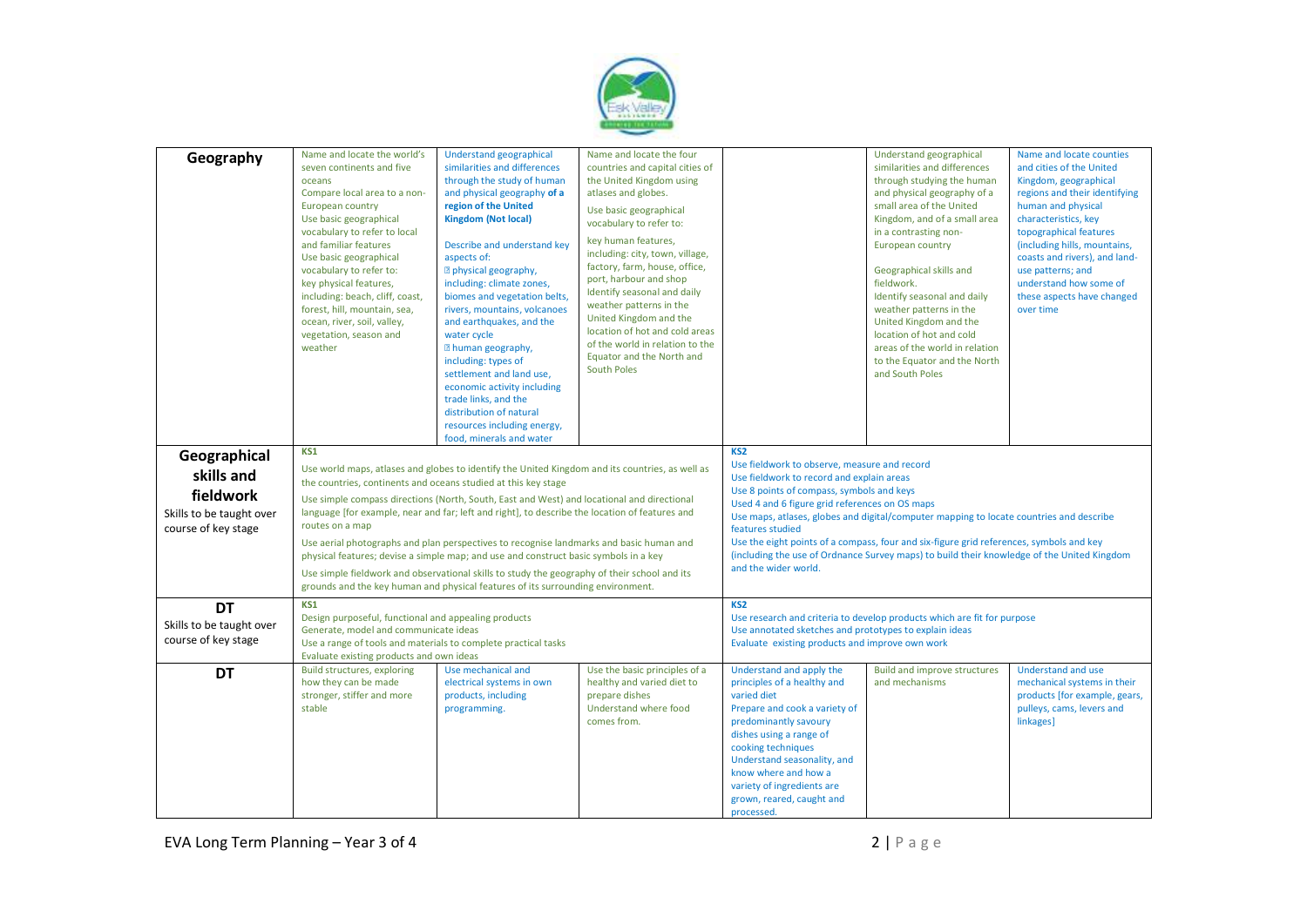

| Computing<br>Skills to be taught over<br>course of key stage                                    | KS1<br>Understand use of algorithms<br>Write and test simple programs<br>Use logical reasoning to make predictions#<br>Organize, store, retrieve and manipulate data<br>Communicate online safety and respect<br>Recognize use of IT outside of school |                                                    | LKS <sub>2</sub><br>Design and write programs to achieve specific<br>goals, including solving problems<br>Use logical reasoning<br><b>Understand computer networks</b><br>Use internet and search technologies safely<br>and appropriately<br>Collect and present data appropriately                                                                                                                                                                                                                                                               | UKS <sub>2</sub><br>Design and write programs to solve problems<br>by decomposing them into smaller parts<br>Use sequences, repetition, inputs, variables<br>and output in programs<br>Detect and correct errors in programs<br>Understand uses of networks for<br>collaboration and communication<br>Be disconcerting in evaluating digital content |  |
|-------------------------------------------------------------------------------------------------|--------------------------------------------------------------------------------------------------------------------------------------------------------------------------------------------------------------------------------------------------------|----------------------------------------------------|----------------------------------------------------------------------------------------------------------------------------------------------------------------------------------------------------------------------------------------------------------------------------------------------------------------------------------------------------------------------------------------------------------------------------------------------------------------------------------------------------------------------------------------------------|------------------------------------------------------------------------------------------------------------------------------------------------------------------------------------------------------------------------------------------------------------------------------------------------------------------------------------------------------|--|
| <b>MFL</b>                                                                                      | Schools to follow own schemes                                                                                                                                                                                                                          |                                                    |                                                                                                                                                                                                                                                                                                                                                                                                                                                                                                                                                    |                                                                                                                                                                                                                                                                                                                                                      |  |
| <b>Music</b><br>Skills to be taught over<br>course of key stage                                 | Sing songs<br>Play tuned and untuned instruments musically<br>Listen to and understand live and recorded music<br>Make and combine sounds musically                                                                                                    |                                                    | Use voice and instruments with increasing accuracy, control and expression<br>Improvise and compose music<br>Improvise and compose using dimensions of music<br>Listen with attention and detail<br>Listen to detail and recall aurally<br>Appreciate a wide range of live and recorded music<br>Begin to develop an understanding of history<br>Develop an understanding of the history of music, including great musicians and composers<br>Perform with control and expression solo and in ensembles<br>Use and understand basic staff notation |                                                                                                                                                                                                                                                                                                                                                      |  |
| <b>PE</b>                                                                                       | Schools to follow own schemes                                                                                                                                                                                                                          |                                                    |                                                                                                                                                                                                                                                                                                                                                                                                                                                                                                                                                    |                                                                                                                                                                                                                                                                                                                                                      |  |
| <b>PSHE</b><br>(Taken from NYCC)<br>PSHE and Citizenship<br>guidance for schools<br>$-$ Sep 17) | Me and my relationships<br>Keeping myself safe                                                                                                                                                                                                         | My healthy lifestyle<br>Becoming an active citizen |                                                                                                                                                                                                                                                                                                                                                                                                                                                                                                                                                    | Me and my future<br><b>Moving On</b><br>School's own scheme for SRE/RSE                                                                                                                                                                                                                                                                              |  |
| <b>RE</b>                                                                                       | Schools to either follow the Diocese of York or the North Yorkshire Syllabus                                                                                                                                                                           |                                                    |                                                                                                                                                                                                                                                                                                                                                                                                                                                                                                                                                    |                                                                                                                                                                                                                                                                                                                                                      |  |